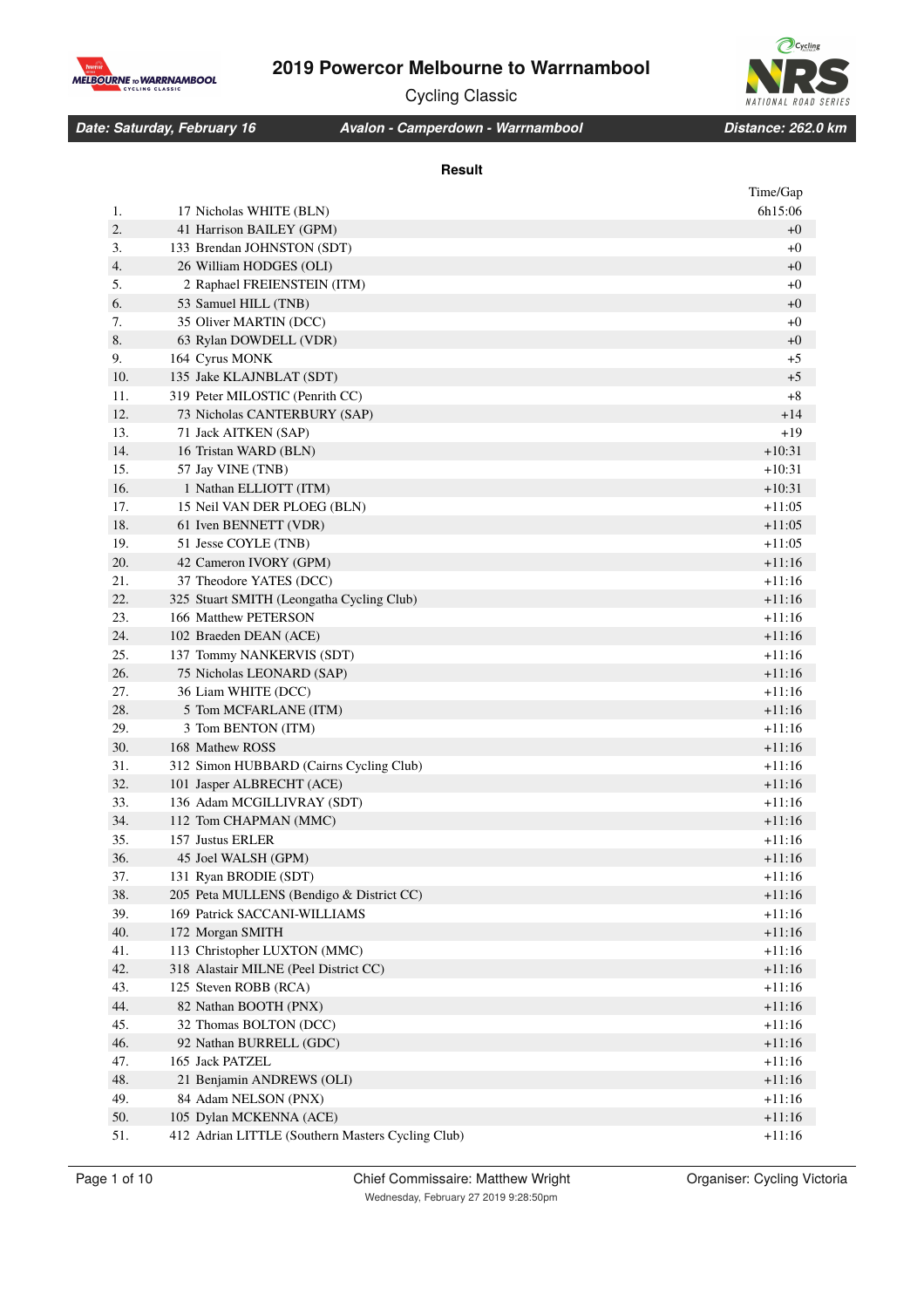

Cycling Classic

*Date: Saturday, February 16 Distance: 262.0 km Avalon - Camperdown - Warrnambool*

## **Result (continued)**

|      |                                                          | Time/Gap |
|------|----------------------------------------------------------|----------|
| 52.  | 207 Taryn HEATHER (Albury-Wodonga Panthers Cycling Club) | $+11:16$ |
| 53.  | 156 Curtis DOWDELL                                       | $+11:16$ |
| 54.  | 55 Bentley NIQUET-OLDEN (TNB)                            | $+11:16$ |
| 55.  | 311 Maarten HOLSBOER (Manning Valley CC)                 | $+11:16$ |
| 56.  | 211 Rebecca WIASAK (Canberra Cycling Club)               | $+11:16$ |
| 57.  | 151 Thomas ALLFORD                                       | $+11:16$ |
| 58.  | 423 Brendan THORNTON (Hawthorn Cycling Club)             | $+11:16$ |
| 59.  | 152 Aron BARCLAY                                         | $+11:16$ |
| 60.  | 66 Tristan SAUNDERS (VDR)                                | $+11:16$ |
| 61.  | 537 Brodie SIMS (Seymour Broadford Cycling Club)         | $+11:16$ |
| 62.  | 94 Lachlan MARSHALL (GDC)                                | $+11:16$ |
| 63.  | 302 Patrick BRETT (Carnegie Caulfield CC)                | $+11:16$ |
| 64.  | 326 Daniel STRAUSS (St Kilda Cycling Club)               | $+11:16$ |
| 65.  | 408 Brenden HALLEUR (Carnegie Caulfield CC)              | $+11:16$ |
| 66.  | 77 Nick LOCANDRO (SAP)                                   | $+11:16$ |
| 67.  | 93 Angus COLLINS (GDC)                                   | $+11:16$ |
| 68.  | 322 Daniel PODBURY (St Kilda Cycling Club)               | $+11:16$ |
| 69.  | 301 Nick BLADEN (St Kilda Cycling Club)                  | $+11:16$ |
| 70.  | 74 Alexander HOLDEN (SAP)                                | $+11:16$ |
| 71.  | 85 Toby STEWART (PNX)                                    | $+11:16$ |
| 72.  | 327 Zak SUNDERLAND (Inverell Cycle Club)                 | $+11:16$ |
| 73.  | 76 Dylan LINDSEY (SAP)                                   | $+11:16$ |
| 74.  | 324 Mark SEDDON (Hawthorn Cycling Club)                  | $+11:16$ |
| 75.  | 406 David EVANS (Manly Warringah CC)                     | $+11:16$ |
| 76.  | 44 Julian THOMSON (GPM)                                  | $+11:16$ |
| 77.  | 304 Trent CLIFFORD (Geelong Cycle Club)                  | $+11:16$ |
| 78.  | 46 Aaron WATTS (GPM)                                     | $+11:16$ |
| 79.  | 402 Peter CHESTER (Northcote Cycling Club)               | $+11:16$ |
| 80.  | 173 Hamish WEBBER                                        | $+11:16$ |
| 81.  | 67 Jason THOMASON (VDR)                                  | $+11:16$ |
| 82.  | 162 Angus MADDERN                                        | $+11:16$ |
| 83.  | 122 Aidan BUTTIGIEG (RCA)                                | $+11:16$ |
| 84.  | 153 Ben CARMAN                                           | $+11:16$ |
| 85.  | 22 Brendon DAVIDS (OLI)                                  | $+11:16$ |
| 86.  | 124 Lewis FULCHER (RCA)                                  | $+11:16$ |
| 87.  | 13 Ayden TOOVEY (BLN)                                    | $+11:16$ |
| 88.  | 12 Peter LIVINGSTONE (BLN)                               | +11:16   |
| 89.  | 7 Carter TURNBULL (ITM)                                  | $+11:16$ |
| 90.  | 154 Joel COXON                                           | $+11:16$ |
| 91.  | 11 Alastair CHRISTIE-JOHNSTON (BLN)                      | $+11:16$ |
| 92.  | 23 Sebasian PRESLEY (OLI)                                | $+11:16$ |
| 93.  | 43 Tasman NANKERVIS (GPM)                                | $+11:16$ |
| 94.  | 132 Daniel FURMSTON (SDT)                                | $+11:16$ |
| 95.  | 14 Ben VAN DAM (BLN)                                     | $+11:16$ |
| 96.  | 403 Paul COLLINS (Latrobe City Cycling Club)             | $+11:16$ |
| 97.  | 103 Robbie HUCKER (ACE)                                  | $+11:30$ |
| 98.  | 34 Thomas KAESLER (DCC)                                  | $+11:30$ |
| 99.  | 91 Charlie BARBER (GDC)                                  | +11:32   |
| 100. | 160 Gordon KENNEWAY                                      | $+11:35$ |
| 101. | 27 Matthew WARNER-SMITH (OLI)                            | $+11:37$ |
| 102. | 54 Christopher MILLER (TNB)                              | $+11:37$ |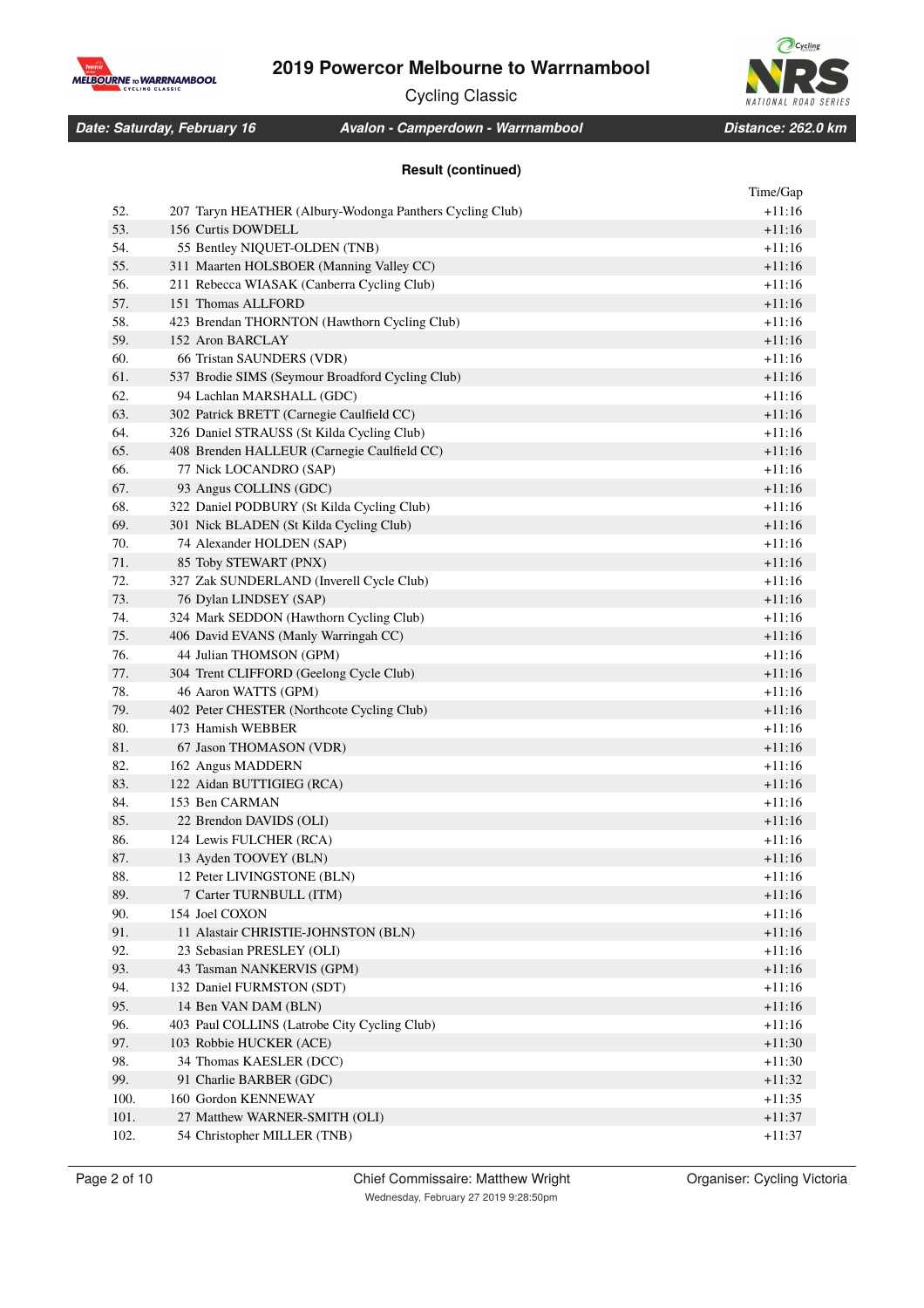

Cycling Classic

*Date: Saturday, February 16 Distance: 262.0 km Avalon - Camperdown - Warrnambool*

### **Result (continued)**

|      |                                                            | Time/Gap |
|------|------------------------------------------------------------|----------|
| 103. | 518 Grant HARVEY (Seymour Broadford Cycling Club)          | $+11:43$ |
| 104. | 316 Nicholas MAHONEY (Brunswick Cycling Club)              | $+11:43$ |
| 105. | 126 Shannon LAFFEY (RCA)                                   | +11:49   |
| 106. | 329 Sean VINTIN (Hawthorn Cycling Club)                    | $+12:06$ |
| 107. | 521 Brett HICKFORD (Gold Coast Cycling Club)               | $+12:06$ |
| 108. | 56 Kallum PARLEVLIET (TNB)                                 | $+12:10$ |
| 109. | 307 Daniel FORSYTHE (Penrith CC)                           | $+12:13$ |
| 110. | 116 Mark O'BRIEN (MMC)                                     | $+12:13$ |
| 111. | 323 Matthew ROBERTSON (St Kilda Cycling Club)              | $+12:13$ |
| 112. | 6 Will MOLONEY-MORTON (ITM)                                | $+12:13$ |
| 113. | 114 Timothy DECKER (MMC)                                   | $+12:22$ |
| 114. | 111 Cameron BAYLY (MMC)                                    | $+12:24$ |
| 115. | 121 Lewis BULL (RCA)                                       | $+12:24$ |
| 116. | 167 Steven RICHARDS                                        | $+12:26$ |
| 117. | 313 Levi JOHNS (Nowra Velo Club)                           | $+12:37$ |
| 118. | 411 Daniel LEHMANN (Portland CC)                           | $+12:59$ |
| 119. | 320 Dan PECK (Coburg Cycling Club)                         | $+13:00$ |
| 120. | 525 Adrian LAND (Fraser Coast Cycling)                     | $+13:00$ |
| 121. | 520 Mason HENDER (Melbourne Cycling League)                | $+13:00$ |
| 122. | 203 Kirsty DEACON (Carnegie Caulfield CC)                  | $+13:03$ |
| 123. | 330 Liam KELLY                                             | $+13:06$ |
| 124. | 422 Angus THOMSON (Melbourne Cycling League)               | +13:06   |
| 125. | 170 Allan SATCHELL                                         | $+13:06$ |
| 126. | 175 Jake COWARD                                            | +13:06   |
| 127. | 123 Matt DE VROET (RCA)                                    | $+13:06$ |
| 128. | 31 Liam MAGENNIS (DCC)                                     | +13:06   |
| 129. | 328 Kyle THOMPSON (Carnegie Caulfield CC)                  | +14:09   |
| 130. | 519 Gary HAYDON (Cairns Cycling Club)                      | +15:19   |
| 131. | 522 Damien INGRAM (Cairns Cycling Club)                    | $+15:19$ |
| 132. | 531 Procter MORRIS (Penrith CC)                            | $+15:19$ |
| 133. | 424 Bruce TREW (Mornington Cycling Club)                   | $+15:19$ |
| 134. | 410 Christopher JOUSTRA (Latrobe City Cycling Club)        | $+15:19$ |
| 135. | 303 Cameron CLAMP (Melbourne Cycling League)               | $+15:19$ |
| 136. | 516 Peter GREIG (Port Fairy Cycling Club)                  | $+15:19$ |
| 137. | 420 Paul SPEED (The Pirates Sporting Club)                 | $+15:19$ |
| 138. | 546 Adrian WARD (Footscray Cycling Club)                   | $+15:25$ |
| 139. | 212 Madeline WRIGHT (Albury-Wodonga Panthers Cycling Club) | $+15:25$ |
| 140. | 52 Jordan LOUIS (TNB)                                      | $+15:25$ |
| 141. | 163 Dan MCGUIGAN                                           | $+15:27$ |
| 142. | 47 Edward WHITE (GPM)                                      | $+15:27$ |
| 143. | 64 Liam LAWLOR (VDR)                                       | $+17:20$ |
| 144. | 409 Joseph INGLIS (Carnegie Caulfield CC)                  | $+19:10$ |
| 145. | 533 Steven NEAVE (Mornington Cycling Club)                 | $+19:10$ |
| 146. | 421 Jason SPRANG (Darling Downs Cycling Club)              | $+19:10$ |
| 147. | 541 James STOKIE (Geelong Cycle Club)                      | $+22:00$ |
| 148. | 545 Aaron WAIN (Wellington Cycling Club)                   | $+22:03$ |
| 149. | 407 Emil FOLLER (Mornington Cycling Club)                  | $+22:03$ |
| 150. | 526 Ramon MAURICE (Murwillumbah Cycle Club)                | $+22:03$ |
| 151. | 305 Jarrod CURRIE (South Coast CC)                         | $+22:06$ |
| 152. | 309 Andrew GYNES (Mornington Cycling Club)                 | $+22:06$ |
| 153. | 523 Simon KELSON (Footscray Cycling Club)                  | $+22:06$ |
|      |                                                            |          |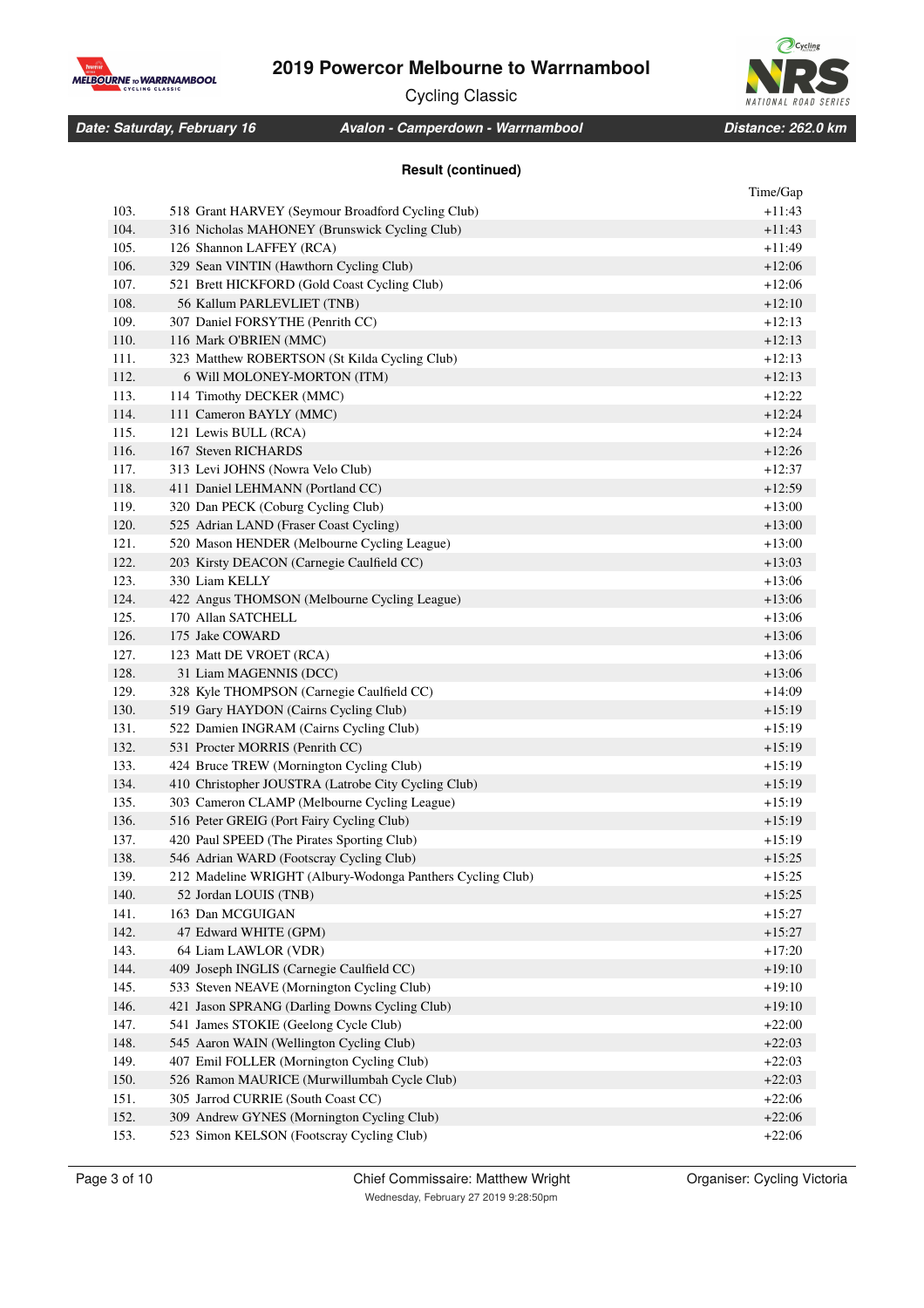

Cycling Classic



*Date: Saturday, February 16 Distance: 262.0 km Avalon - Camperdown - Warrnambool*

### **Result (continued)**

| 154.<br>83 Andrew MCCOSKER (PNX)<br>$+22:06$<br>155.<br>201 Renata BUCHER (Geelong Cycle Club)<br>$+22:06$<br>156.<br>65 David RANDALL (VDR)<br>$+22:06$<br>157.<br>81 William BARKER (PNX)<br>$+22:14$<br>158.<br>306 Travis EDWARDS (Geelong Cycle Club)<br>$+22:46$<br>159.<br>534 Chris PAPAKOSTAS (Hawthorn Cycling Club)<br>$+23:47$<br>160.<br>509 Paul CURRY (Mornington Cycling Club)<br>$+24:19$<br>161.<br>308 Nick GRAINGER (Carnegie Caulfield CC)<br>$+25:54$<br>162.<br>$+27:02$<br>158 Benjamin HILL<br>163.<br>4 Tom JONES (ITM)<br>$+30:33$<br>164.<br>115 Jack HOGAN (MMC)<br>$+31:40$<br>165.<br>528 Ben MCGANN (St Kilda Cycling Club)<br>+36:57<br>166.<br>532 Duncan MURRAY (St Kilda Cycling Club)<br>$+36:57$<br>167.<br>134 Luke JONES (SDT)<br>+36:57<br>168.<br>314 Cameron JUDSON (Harlequin)<br>$+36:57$<br>169.<br>529 Gavin MICKELBUROUGH (Mornington Cycling Club)<br>+36:57<br>170.<br>517 Matt HAND (Warrnambool Cycling Club)<br>$+36:57$<br>171.<br>512 Blair FALAHEY (Melbourne Cycling League)<br>+41:44<br>172.<br>204 Sarah GIGANTE (Brunswick Cycling Club)<br>$+51:14$<br>173.<br>+51:14<br>414 Jack MARSHALL (Mornington Cycling Club)<br>174.<br>171 Leo SIMMONDS<br>$+51:16$<br>175.<br>511 Gordon DUFF (St Kilda Cycling Club)<br>+51:19<br>535 Brett RANTALL (Warrnambool Cycling Club)<br>176.<br>$+51:19$<br>177.<br>$+51:21$<br>513 Richard FALCONER (The Pirates Sporting Club)<br>$+51:21$<br>178.<br>317 Tim MCGRATH (St Kilda Cycling Club)<br>179.<br>$+55:00$<br>418 James MONAHAN (St Kilda Cycling Club)<br>180.<br>506 Thomas CLAEYS (ADF Cycling Club)<br>$+1h00:42$<br>181.<br>524 Paul LAIDMAN (Australian Time Trials Association)<br>$+1h18:46$<br>182.<br>527 Benjamin MCCARTHY (Footscray Cycling Club)<br>$+1h18:53$<br>183.<br>$+1h25:54$<br>514 Craig FRY (Southern Masters Cycling Club)<br>dnf<br>24 Russell GILL (OLI)<br>dnf<br>25 Lachlan GLASSPOOL (OLI)<br>dnf<br>62 Lachlan DARCH (VDR)<br>dnf<br>104 Jade MADDERN (ACE)<br>dnf<br>117 Angus MADDERN (MMC)<br>dnf<br>155 Tim CUTLER<br>dnf<br>161 Phillip LUCAS<br>174 Tyla WINDHAM<br>dnf<br>dnf<br>206 Diane EDWARDS (Footscray Cycling Club)<br>dnf<br>208 Jer Ling Serene LEE (Watersley R&D Cycling Team)<br>dnf<br>209 Kate PERRY (Brunswick Cycling Club)<br>dnf<br>404 Keith COLOMB (Warragul Cycling Club)<br>405 Tate DOGAN (Hawthorn Cycling Club)<br>dnf<br>dnf<br>413 Jamesion MARK (Carnegie Caulfield CC)<br>415 Lachlan MCGRATH (Carnegie Caulfield CC)<br>dnf<br>416 Nathan MIDDLEBROOK (Melbourne Cycling League)<br>dnf<br>dnf<br>419 Chester SANDERSON (Melbourne Cycling League)<br>dnf<br>426 Laurence BASELL (Hawthorn Cycling Club)<br>dnf<br>502 Daniel BISHOP (Blackburn Cycling Club)<br>503 Lindsay BURGOYNE (Ballarat / Sebastopol CC)<br>dnf |  | Time/Gap |
|----------------------------------------------------------------------------------------------------------------------------------------------------------------------------------------------------------------------------------------------------------------------------------------------------------------------------------------------------------------------------------------------------------------------------------------------------------------------------------------------------------------------------------------------------------------------------------------------------------------------------------------------------------------------------------------------------------------------------------------------------------------------------------------------------------------------------------------------------------------------------------------------------------------------------------------------------------------------------------------------------------------------------------------------------------------------------------------------------------------------------------------------------------------------------------------------------------------------------------------------------------------------------------------------------------------------------------------------------------------------------------------------------------------------------------------------------------------------------------------------------------------------------------------------------------------------------------------------------------------------------------------------------------------------------------------------------------------------------------------------------------------------------------------------------------------------------------------------------------------------------------------------------------------------------------------------------------------------------------------------------------------------------------------------------------------------------------------------------------------------------------------------------------------------------------------------------------------------------------------------------------------------------------------------------------------------------------------------------------------------------------------------------------------------------------------------------------------------------------------------------------------------------------------------------------------------------------------------------------------------------------------------------------------------------------------------------------------------------------------------------------------------------------------------------------|--|----------|
|                                                                                                                                                                                                                                                                                                                                                                                                                                                                                                                                                                                                                                                                                                                                                                                                                                                                                                                                                                                                                                                                                                                                                                                                                                                                                                                                                                                                                                                                                                                                                                                                                                                                                                                                                                                                                                                                                                                                                                                                                                                                                                                                                                                                                                                                                                                                                                                                                                                                                                                                                                                                                                                                                                                                                                                                          |  |          |
|                                                                                                                                                                                                                                                                                                                                                                                                                                                                                                                                                                                                                                                                                                                                                                                                                                                                                                                                                                                                                                                                                                                                                                                                                                                                                                                                                                                                                                                                                                                                                                                                                                                                                                                                                                                                                                                                                                                                                                                                                                                                                                                                                                                                                                                                                                                                                                                                                                                                                                                                                                                                                                                                                                                                                                                                          |  |          |
|                                                                                                                                                                                                                                                                                                                                                                                                                                                                                                                                                                                                                                                                                                                                                                                                                                                                                                                                                                                                                                                                                                                                                                                                                                                                                                                                                                                                                                                                                                                                                                                                                                                                                                                                                                                                                                                                                                                                                                                                                                                                                                                                                                                                                                                                                                                                                                                                                                                                                                                                                                                                                                                                                                                                                                                                          |  |          |
|                                                                                                                                                                                                                                                                                                                                                                                                                                                                                                                                                                                                                                                                                                                                                                                                                                                                                                                                                                                                                                                                                                                                                                                                                                                                                                                                                                                                                                                                                                                                                                                                                                                                                                                                                                                                                                                                                                                                                                                                                                                                                                                                                                                                                                                                                                                                                                                                                                                                                                                                                                                                                                                                                                                                                                                                          |  |          |
|                                                                                                                                                                                                                                                                                                                                                                                                                                                                                                                                                                                                                                                                                                                                                                                                                                                                                                                                                                                                                                                                                                                                                                                                                                                                                                                                                                                                                                                                                                                                                                                                                                                                                                                                                                                                                                                                                                                                                                                                                                                                                                                                                                                                                                                                                                                                                                                                                                                                                                                                                                                                                                                                                                                                                                                                          |  |          |
|                                                                                                                                                                                                                                                                                                                                                                                                                                                                                                                                                                                                                                                                                                                                                                                                                                                                                                                                                                                                                                                                                                                                                                                                                                                                                                                                                                                                                                                                                                                                                                                                                                                                                                                                                                                                                                                                                                                                                                                                                                                                                                                                                                                                                                                                                                                                                                                                                                                                                                                                                                                                                                                                                                                                                                                                          |  |          |
|                                                                                                                                                                                                                                                                                                                                                                                                                                                                                                                                                                                                                                                                                                                                                                                                                                                                                                                                                                                                                                                                                                                                                                                                                                                                                                                                                                                                                                                                                                                                                                                                                                                                                                                                                                                                                                                                                                                                                                                                                                                                                                                                                                                                                                                                                                                                                                                                                                                                                                                                                                                                                                                                                                                                                                                                          |  |          |
|                                                                                                                                                                                                                                                                                                                                                                                                                                                                                                                                                                                                                                                                                                                                                                                                                                                                                                                                                                                                                                                                                                                                                                                                                                                                                                                                                                                                                                                                                                                                                                                                                                                                                                                                                                                                                                                                                                                                                                                                                                                                                                                                                                                                                                                                                                                                                                                                                                                                                                                                                                                                                                                                                                                                                                                                          |  |          |
|                                                                                                                                                                                                                                                                                                                                                                                                                                                                                                                                                                                                                                                                                                                                                                                                                                                                                                                                                                                                                                                                                                                                                                                                                                                                                                                                                                                                                                                                                                                                                                                                                                                                                                                                                                                                                                                                                                                                                                                                                                                                                                                                                                                                                                                                                                                                                                                                                                                                                                                                                                                                                                                                                                                                                                                                          |  |          |
|                                                                                                                                                                                                                                                                                                                                                                                                                                                                                                                                                                                                                                                                                                                                                                                                                                                                                                                                                                                                                                                                                                                                                                                                                                                                                                                                                                                                                                                                                                                                                                                                                                                                                                                                                                                                                                                                                                                                                                                                                                                                                                                                                                                                                                                                                                                                                                                                                                                                                                                                                                                                                                                                                                                                                                                                          |  |          |
|                                                                                                                                                                                                                                                                                                                                                                                                                                                                                                                                                                                                                                                                                                                                                                                                                                                                                                                                                                                                                                                                                                                                                                                                                                                                                                                                                                                                                                                                                                                                                                                                                                                                                                                                                                                                                                                                                                                                                                                                                                                                                                                                                                                                                                                                                                                                                                                                                                                                                                                                                                                                                                                                                                                                                                                                          |  |          |
|                                                                                                                                                                                                                                                                                                                                                                                                                                                                                                                                                                                                                                                                                                                                                                                                                                                                                                                                                                                                                                                                                                                                                                                                                                                                                                                                                                                                                                                                                                                                                                                                                                                                                                                                                                                                                                                                                                                                                                                                                                                                                                                                                                                                                                                                                                                                                                                                                                                                                                                                                                                                                                                                                                                                                                                                          |  |          |
|                                                                                                                                                                                                                                                                                                                                                                                                                                                                                                                                                                                                                                                                                                                                                                                                                                                                                                                                                                                                                                                                                                                                                                                                                                                                                                                                                                                                                                                                                                                                                                                                                                                                                                                                                                                                                                                                                                                                                                                                                                                                                                                                                                                                                                                                                                                                                                                                                                                                                                                                                                                                                                                                                                                                                                                                          |  |          |
|                                                                                                                                                                                                                                                                                                                                                                                                                                                                                                                                                                                                                                                                                                                                                                                                                                                                                                                                                                                                                                                                                                                                                                                                                                                                                                                                                                                                                                                                                                                                                                                                                                                                                                                                                                                                                                                                                                                                                                                                                                                                                                                                                                                                                                                                                                                                                                                                                                                                                                                                                                                                                                                                                                                                                                                                          |  |          |
|                                                                                                                                                                                                                                                                                                                                                                                                                                                                                                                                                                                                                                                                                                                                                                                                                                                                                                                                                                                                                                                                                                                                                                                                                                                                                                                                                                                                                                                                                                                                                                                                                                                                                                                                                                                                                                                                                                                                                                                                                                                                                                                                                                                                                                                                                                                                                                                                                                                                                                                                                                                                                                                                                                                                                                                                          |  |          |
|                                                                                                                                                                                                                                                                                                                                                                                                                                                                                                                                                                                                                                                                                                                                                                                                                                                                                                                                                                                                                                                                                                                                                                                                                                                                                                                                                                                                                                                                                                                                                                                                                                                                                                                                                                                                                                                                                                                                                                                                                                                                                                                                                                                                                                                                                                                                                                                                                                                                                                                                                                                                                                                                                                                                                                                                          |  |          |
|                                                                                                                                                                                                                                                                                                                                                                                                                                                                                                                                                                                                                                                                                                                                                                                                                                                                                                                                                                                                                                                                                                                                                                                                                                                                                                                                                                                                                                                                                                                                                                                                                                                                                                                                                                                                                                                                                                                                                                                                                                                                                                                                                                                                                                                                                                                                                                                                                                                                                                                                                                                                                                                                                                                                                                                                          |  |          |
|                                                                                                                                                                                                                                                                                                                                                                                                                                                                                                                                                                                                                                                                                                                                                                                                                                                                                                                                                                                                                                                                                                                                                                                                                                                                                                                                                                                                                                                                                                                                                                                                                                                                                                                                                                                                                                                                                                                                                                                                                                                                                                                                                                                                                                                                                                                                                                                                                                                                                                                                                                                                                                                                                                                                                                                                          |  |          |
|                                                                                                                                                                                                                                                                                                                                                                                                                                                                                                                                                                                                                                                                                                                                                                                                                                                                                                                                                                                                                                                                                                                                                                                                                                                                                                                                                                                                                                                                                                                                                                                                                                                                                                                                                                                                                                                                                                                                                                                                                                                                                                                                                                                                                                                                                                                                                                                                                                                                                                                                                                                                                                                                                                                                                                                                          |  |          |
|                                                                                                                                                                                                                                                                                                                                                                                                                                                                                                                                                                                                                                                                                                                                                                                                                                                                                                                                                                                                                                                                                                                                                                                                                                                                                                                                                                                                                                                                                                                                                                                                                                                                                                                                                                                                                                                                                                                                                                                                                                                                                                                                                                                                                                                                                                                                                                                                                                                                                                                                                                                                                                                                                                                                                                                                          |  |          |
|                                                                                                                                                                                                                                                                                                                                                                                                                                                                                                                                                                                                                                                                                                                                                                                                                                                                                                                                                                                                                                                                                                                                                                                                                                                                                                                                                                                                                                                                                                                                                                                                                                                                                                                                                                                                                                                                                                                                                                                                                                                                                                                                                                                                                                                                                                                                                                                                                                                                                                                                                                                                                                                                                                                                                                                                          |  |          |
|                                                                                                                                                                                                                                                                                                                                                                                                                                                                                                                                                                                                                                                                                                                                                                                                                                                                                                                                                                                                                                                                                                                                                                                                                                                                                                                                                                                                                                                                                                                                                                                                                                                                                                                                                                                                                                                                                                                                                                                                                                                                                                                                                                                                                                                                                                                                                                                                                                                                                                                                                                                                                                                                                                                                                                                                          |  |          |
|                                                                                                                                                                                                                                                                                                                                                                                                                                                                                                                                                                                                                                                                                                                                                                                                                                                                                                                                                                                                                                                                                                                                                                                                                                                                                                                                                                                                                                                                                                                                                                                                                                                                                                                                                                                                                                                                                                                                                                                                                                                                                                                                                                                                                                                                                                                                                                                                                                                                                                                                                                                                                                                                                                                                                                                                          |  |          |
|                                                                                                                                                                                                                                                                                                                                                                                                                                                                                                                                                                                                                                                                                                                                                                                                                                                                                                                                                                                                                                                                                                                                                                                                                                                                                                                                                                                                                                                                                                                                                                                                                                                                                                                                                                                                                                                                                                                                                                                                                                                                                                                                                                                                                                                                                                                                                                                                                                                                                                                                                                                                                                                                                                                                                                                                          |  |          |
|                                                                                                                                                                                                                                                                                                                                                                                                                                                                                                                                                                                                                                                                                                                                                                                                                                                                                                                                                                                                                                                                                                                                                                                                                                                                                                                                                                                                                                                                                                                                                                                                                                                                                                                                                                                                                                                                                                                                                                                                                                                                                                                                                                                                                                                                                                                                                                                                                                                                                                                                                                                                                                                                                                                                                                                                          |  |          |
|                                                                                                                                                                                                                                                                                                                                                                                                                                                                                                                                                                                                                                                                                                                                                                                                                                                                                                                                                                                                                                                                                                                                                                                                                                                                                                                                                                                                                                                                                                                                                                                                                                                                                                                                                                                                                                                                                                                                                                                                                                                                                                                                                                                                                                                                                                                                                                                                                                                                                                                                                                                                                                                                                                                                                                                                          |  |          |
|                                                                                                                                                                                                                                                                                                                                                                                                                                                                                                                                                                                                                                                                                                                                                                                                                                                                                                                                                                                                                                                                                                                                                                                                                                                                                                                                                                                                                                                                                                                                                                                                                                                                                                                                                                                                                                                                                                                                                                                                                                                                                                                                                                                                                                                                                                                                                                                                                                                                                                                                                                                                                                                                                                                                                                                                          |  |          |
|                                                                                                                                                                                                                                                                                                                                                                                                                                                                                                                                                                                                                                                                                                                                                                                                                                                                                                                                                                                                                                                                                                                                                                                                                                                                                                                                                                                                                                                                                                                                                                                                                                                                                                                                                                                                                                                                                                                                                                                                                                                                                                                                                                                                                                                                                                                                                                                                                                                                                                                                                                                                                                                                                                                                                                                                          |  |          |
|                                                                                                                                                                                                                                                                                                                                                                                                                                                                                                                                                                                                                                                                                                                                                                                                                                                                                                                                                                                                                                                                                                                                                                                                                                                                                                                                                                                                                                                                                                                                                                                                                                                                                                                                                                                                                                                                                                                                                                                                                                                                                                                                                                                                                                                                                                                                                                                                                                                                                                                                                                                                                                                                                                                                                                                                          |  |          |
|                                                                                                                                                                                                                                                                                                                                                                                                                                                                                                                                                                                                                                                                                                                                                                                                                                                                                                                                                                                                                                                                                                                                                                                                                                                                                                                                                                                                                                                                                                                                                                                                                                                                                                                                                                                                                                                                                                                                                                                                                                                                                                                                                                                                                                                                                                                                                                                                                                                                                                                                                                                                                                                                                                                                                                                                          |  |          |
|                                                                                                                                                                                                                                                                                                                                                                                                                                                                                                                                                                                                                                                                                                                                                                                                                                                                                                                                                                                                                                                                                                                                                                                                                                                                                                                                                                                                                                                                                                                                                                                                                                                                                                                                                                                                                                                                                                                                                                                                                                                                                                                                                                                                                                                                                                                                                                                                                                                                                                                                                                                                                                                                                                                                                                                                          |  |          |
|                                                                                                                                                                                                                                                                                                                                                                                                                                                                                                                                                                                                                                                                                                                                                                                                                                                                                                                                                                                                                                                                                                                                                                                                                                                                                                                                                                                                                                                                                                                                                                                                                                                                                                                                                                                                                                                                                                                                                                                                                                                                                                                                                                                                                                                                                                                                                                                                                                                                                                                                                                                                                                                                                                                                                                                                          |  |          |
|                                                                                                                                                                                                                                                                                                                                                                                                                                                                                                                                                                                                                                                                                                                                                                                                                                                                                                                                                                                                                                                                                                                                                                                                                                                                                                                                                                                                                                                                                                                                                                                                                                                                                                                                                                                                                                                                                                                                                                                                                                                                                                                                                                                                                                                                                                                                                                                                                                                                                                                                                                                                                                                                                                                                                                                                          |  |          |
|                                                                                                                                                                                                                                                                                                                                                                                                                                                                                                                                                                                                                                                                                                                                                                                                                                                                                                                                                                                                                                                                                                                                                                                                                                                                                                                                                                                                                                                                                                                                                                                                                                                                                                                                                                                                                                                                                                                                                                                                                                                                                                                                                                                                                                                                                                                                                                                                                                                                                                                                                                                                                                                                                                                                                                                                          |  |          |
|                                                                                                                                                                                                                                                                                                                                                                                                                                                                                                                                                                                                                                                                                                                                                                                                                                                                                                                                                                                                                                                                                                                                                                                                                                                                                                                                                                                                                                                                                                                                                                                                                                                                                                                                                                                                                                                                                                                                                                                                                                                                                                                                                                                                                                                                                                                                                                                                                                                                                                                                                                                                                                                                                                                                                                                                          |  |          |
|                                                                                                                                                                                                                                                                                                                                                                                                                                                                                                                                                                                                                                                                                                                                                                                                                                                                                                                                                                                                                                                                                                                                                                                                                                                                                                                                                                                                                                                                                                                                                                                                                                                                                                                                                                                                                                                                                                                                                                                                                                                                                                                                                                                                                                                                                                                                                                                                                                                                                                                                                                                                                                                                                                                                                                                                          |  |          |
|                                                                                                                                                                                                                                                                                                                                                                                                                                                                                                                                                                                                                                                                                                                                                                                                                                                                                                                                                                                                                                                                                                                                                                                                                                                                                                                                                                                                                                                                                                                                                                                                                                                                                                                                                                                                                                                                                                                                                                                                                                                                                                                                                                                                                                                                                                                                                                                                                                                                                                                                                                                                                                                                                                                                                                                                          |  |          |
|                                                                                                                                                                                                                                                                                                                                                                                                                                                                                                                                                                                                                                                                                                                                                                                                                                                                                                                                                                                                                                                                                                                                                                                                                                                                                                                                                                                                                                                                                                                                                                                                                                                                                                                                                                                                                                                                                                                                                                                                                                                                                                                                                                                                                                                                                                                                                                                                                                                                                                                                                                                                                                                                                                                                                                                                          |  |          |
|                                                                                                                                                                                                                                                                                                                                                                                                                                                                                                                                                                                                                                                                                                                                                                                                                                                                                                                                                                                                                                                                                                                                                                                                                                                                                                                                                                                                                                                                                                                                                                                                                                                                                                                                                                                                                                                                                                                                                                                                                                                                                                                                                                                                                                                                                                                                                                                                                                                                                                                                                                                                                                                                                                                                                                                                          |  |          |
|                                                                                                                                                                                                                                                                                                                                                                                                                                                                                                                                                                                                                                                                                                                                                                                                                                                                                                                                                                                                                                                                                                                                                                                                                                                                                                                                                                                                                                                                                                                                                                                                                                                                                                                                                                                                                                                                                                                                                                                                                                                                                                                                                                                                                                                                                                                                                                                                                                                                                                                                                                                                                                                                                                                                                                                                          |  |          |
|                                                                                                                                                                                                                                                                                                                                                                                                                                                                                                                                                                                                                                                                                                                                                                                                                                                                                                                                                                                                                                                                                                                                                                                                                                                                                                                                                                                                                                                                                                                                                                                                                                                                                                                                                                                                                                                                                                                                                                                                                                                                                                                                                                                                                                                                                                                                                                                                                                                                                                                                                                                                                                                                                                                                                                                                          |  |          |
|                                                                                                                                                                                                                                                                                                                                                                                                                                                                                                                                                                                                                                                                                                                                                                                                                                                                                                                                                                                                                                                                                                                                                                                                                                                                                                                                                                                                                                                                                                                                                                                                                                                                                                                                                                                                                                                                                                                                                                                                                                                                                                                                                                                                                                                                                                                                                                                                                                                                                                                                                                                                                                                                                                                                                                                                          |  |          |
|                                                                                                                                                                                                                                                                                                                                                                                                                                                                                                                                                                                                                                                                                                                                                                                                                                                                                                                                                                                                                                                                                                                                                                                                                                                                                                                                                                                                                                                                                                                                                                                                                                                                                                                                                                                                                                                                                                                                                                                                                                                                                                                                                                                                                                                                                                                                                                                                                                                                                                                                                                                                                                                                                                                                                                                                          |  |          |
|                                                                                                                                                                                                                                                                                                                                                                                                                                                                                                                                                                                                                                                                                                                                                                                                                                                                                                                                                                                                                                                                                                                                                                                                                                                                                                                                                                                                                                                                                                                                                                                                                                                                                                                                                                                                                                                                                                                                                                                                                                                                                                                                                                                                                                                                                                                                                                                                                                                                                                                                                                                                                                                                                                                                                                                                          |  |          |
|                                                                                                                                                                                                                                                                                                                                                                                                                                                                                                                                                                                                                                                                                                                                                                                                                                                                                                                                                                                                                                                                                                                                                                                                                                                                                                                                                                                                                                                                                                                                                                                                                                                                                                                                                                                                                                                                                                                                                                                                                                                                                                                                                                                                                                                                                                                                                                                                                                                                                                                                                                                                                                                                                                                                                                                                          |  |          |
|                                                                                                                                                                                                                                                                                                                                                                                                                                                                                                                                                                                                                                                                                                                                                                                                                                                                                                                                                                                                                                                                                                                                                                                                                                                                                                                                                                                                                                                                                                                                                                                                                                                                                                                                                                                                                                                                                                                                                                                                                                                                                                                                                                                                                                                                                                                                                                                                                                                                                                                                                                                                                                                                                                                                                                                                          |  |          |
|                                                                                                                                                                                                                                                                                                                                                                                                                                                                                                                                                                                                                                                                                                                                                                                                                                                                                                                                                                                                                                                                                                                                                                                                                                                                                                                                                                                                                                                                                                                                                                                                                                                                                                                                                                                                                                                                                                                                                                                                                                                                                                                                                                                                                                                                                                                                                                                                                                                                                                                                                                                                                                                                                                                                                                                                          |  |          |
|                                                                                                                                                                                                                                                                                                                                                                                                                                                                                                                                                                                                                                                                                                                                                                                                                                                                                                                                                                                                                                                                                                                                                                                                                                                                                                                                                                                                                                                                                                                                                                                                                                                                                                                                                                                                                                                                                                                                                                                                                                                                                                                                                                                                                                                                                                                                                                                                                                                                                                                                                                                                                                                                                                                                                                                                          |  |          |
|                                                                                                                                                                                                                                                                                                                                                                                                                                                                                                                                                                                                                                                                                                                                                                                                                                                                                                                                                                                                                                                                                                                                                                                                                                                                                                                                                                                                                                                                                                                                                                                                                                                                                                                                                                                                                                                                                                                                                                                                                                                                                                                                                                                                                                                                                                                                                                                                                                                                                                                                                                                                                                                                                                                                                                                                          |  |          |
|                                                                                                                                                                                                                                                                                                                                                                                                                                                                                                                                                                                                                                                                                                                                                                                                                                                                                                                                                                                                                                                                                                                                                                                                                                                                                                                                                                                                                                                                                                                                                                                                                                                                                                                                                                                                                                                                                                                                                                                                                                                                                                                                                                                                                                                                                                                                                                                                                                                                                                                                                                                                                                                                                                                                                                                                          |  |          |
|                                                                                                                                                                                                                                                                                                                                                                                                                                                                                                                                                                                                                                                                                                                                                                                                                                                                                                                                                                                                                                                                                                                                                                                                                                                                                                                                                                                                                                                                                                                                                                                                                                                                                                                                                                                                                                                                                                                                                                                                                                                                                                                                                                                                                                                                                                                                                                                                                                                                                                                                                                                                                                                                                                                                                                                                          |  |          |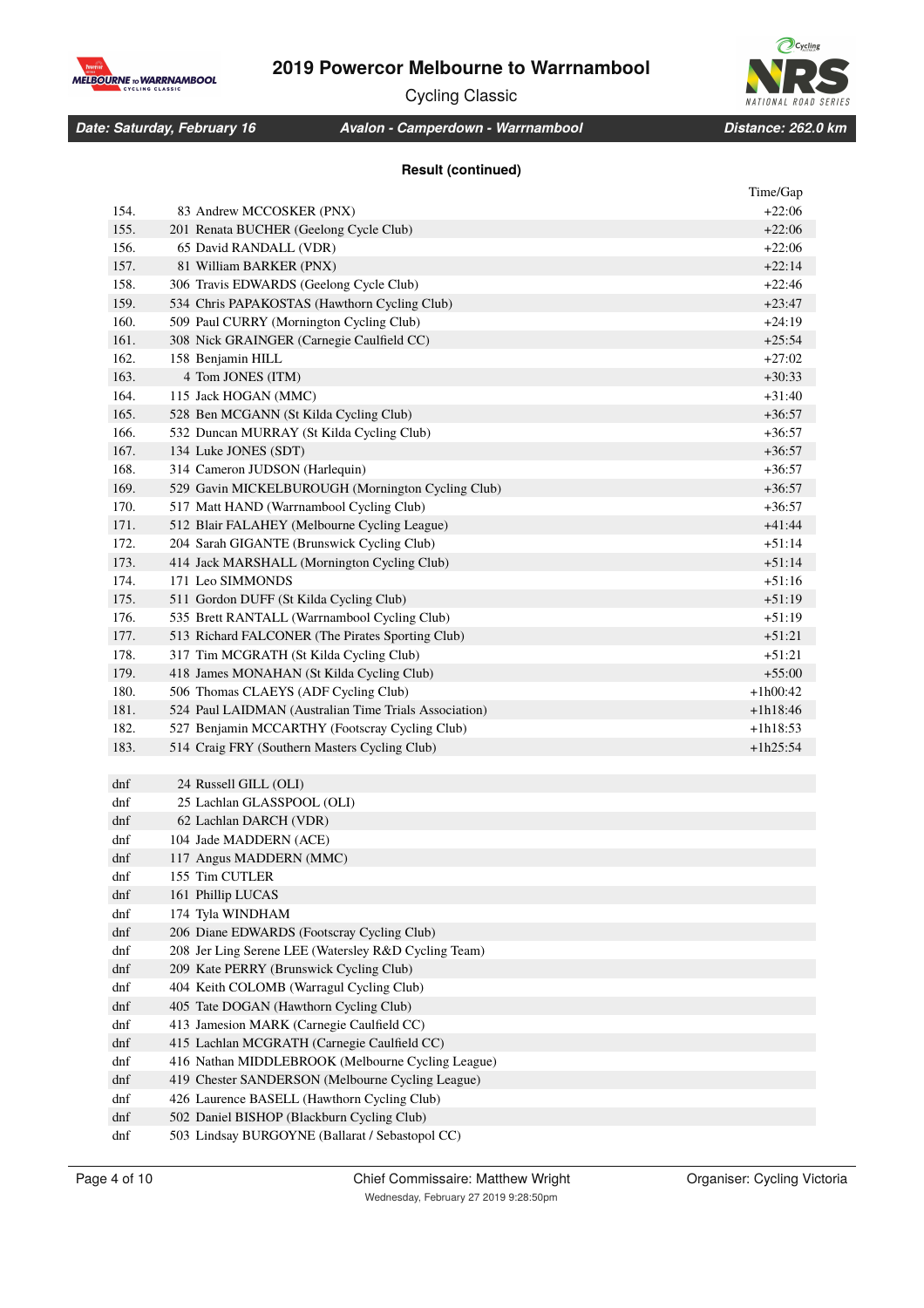MELBOURNE TO WARRNAMBOOL

Cycling Classic



*Date: Saturday, February 16 Distance: 262.0 km Avalon - Camperdown - Warrnambool*

### **Result (continued)**

|                 |                                                         | Time/Gap |
|-----------------|---------------------------------------------------------|----------|
| dnf             | 504 Rhys BUZZA (Mornington Cycling Club)                |          |
| d <sub>nf</sub> | 505 James BYRNE (Warrnambool Cycling Club)              |          |
| dnf             | 507 Andrew COOK (Mornington Cycling Club)               |          |
| d <sub>nf</sub> | 508 Rob CUMINE (Northern Vets Cycling Club)             |          |
| dnf             | 510 Adam DAWSON (Blackburn Cycling Club)                |          |
| dnf             | 515 Graham GRANT (Cairns Cycling Club)                  |          |
| dnf             | 530 Rob MITCHELL (Hawthorn Cycling Club)                |          |
| dnf             | 536 Anthony ROBBIE (Murwillumbah Cycle Club)            |          |
| dnf             | 538 Kieron SMITH (Brisbane Cycling Club)                |          |
| d <sub>nf</sub> | 540 Anthony SOMERS (Brunswick Cycling Club)             |          |
| dnf             | 542 David TREVORROW (Fraser Coast Cycling)              |          |
| dnf             | 543 Tim VAN DER SCHANS (Colac Cycling Club)             |          |
| d <sub>nf</sub> | 544 Justin VINCENT (Warrnambool Cycling Club)           |          |
| dns             | 33 Patrick BURT (DCC)                                   |          |
| dns             | 72 Daniel BONELLO (SAP)                                 |          |
| dns             | 202 Emma CHILTON (Melbourne University CC)              |          |
| dns             | 210 Matilda RAYNOLDS (St Kilda Cycling Club)            |          |
| dns             | 310 Jack HOGAN (Norwood CC)                             |          |
| dns             | 321 Gerald PETERSON (Manning Valley CC)                 |          |
| dns             | 401 Adam BENDLE (Mornington Cycling Club)               |          |
| dns             | 417 Mick MILLAR (St Kilda Cycling Club)                 |          |
| dns             | 425 Robert YOUNG (Albury-Wodonga Panthers Cycling Club) |          |
| dns             | 501 David BINGLEY (Launceston City CC)                  |          |
| dns             | 539 Scott SMITH (Northern Vets Cycling Club)            |          |
|                 |                                                         |          |

<sup>•</sup> Average speed of the winner: 41.9 km/h

- Number of starters: 216
- Riders abandoning the race: 33

## **Hill Climb Classification**

### *Final Result*

|    | 53 Samuel HILL (TNB)            | 9 pt |
|----|---------------------------------|------|
| 2. | 168 Mathew ROSS                 |      |
| 3. | 164 Cyrus MONK                  |      |
| 4. | 319 Peter MILOSTIC (Penrith CC) |      |
| 5. | 133 Brendan JOHNSTON (SDT)      |      |
| 6. | 116 Mark O'BRIEN (MMC)          |      |
| 7. | 2 Raphael FREIENSTEIN (ITM)     |      |
| 8. | 35 Oliver MARTIN (DCC)          |      |

### **Result: WOMEN**

| 1. | 205 Peta MULLENS (Bendigo & District CC)                   | 6h26:22  |
|----|------------------------------------------------------------|----------|
| 2. | 207 Taryn HEATHER (Albury-Wodonga Panthers Cycling Club)   | $+0$     |
| 3. | 211 Rebecca WIASAK (Canberra Cycling Club)                 | $+0$     |
| 4. | 203 Kirsty DEACON (Carnegie Caulfield CC)                  | $+1:47$  |
| 5. | 212 Madeline WRIGHT (Albury-Wodonga Panthers Cycling Club) | $+4:09$  |
| 6. | 201 Renata BUCHER (Geelong Cycle Club)                     | $+10:50$ |
| 7. | 204 Sarah GIGANTE (Brunswick Cycling Club)                 | $+39:58$ |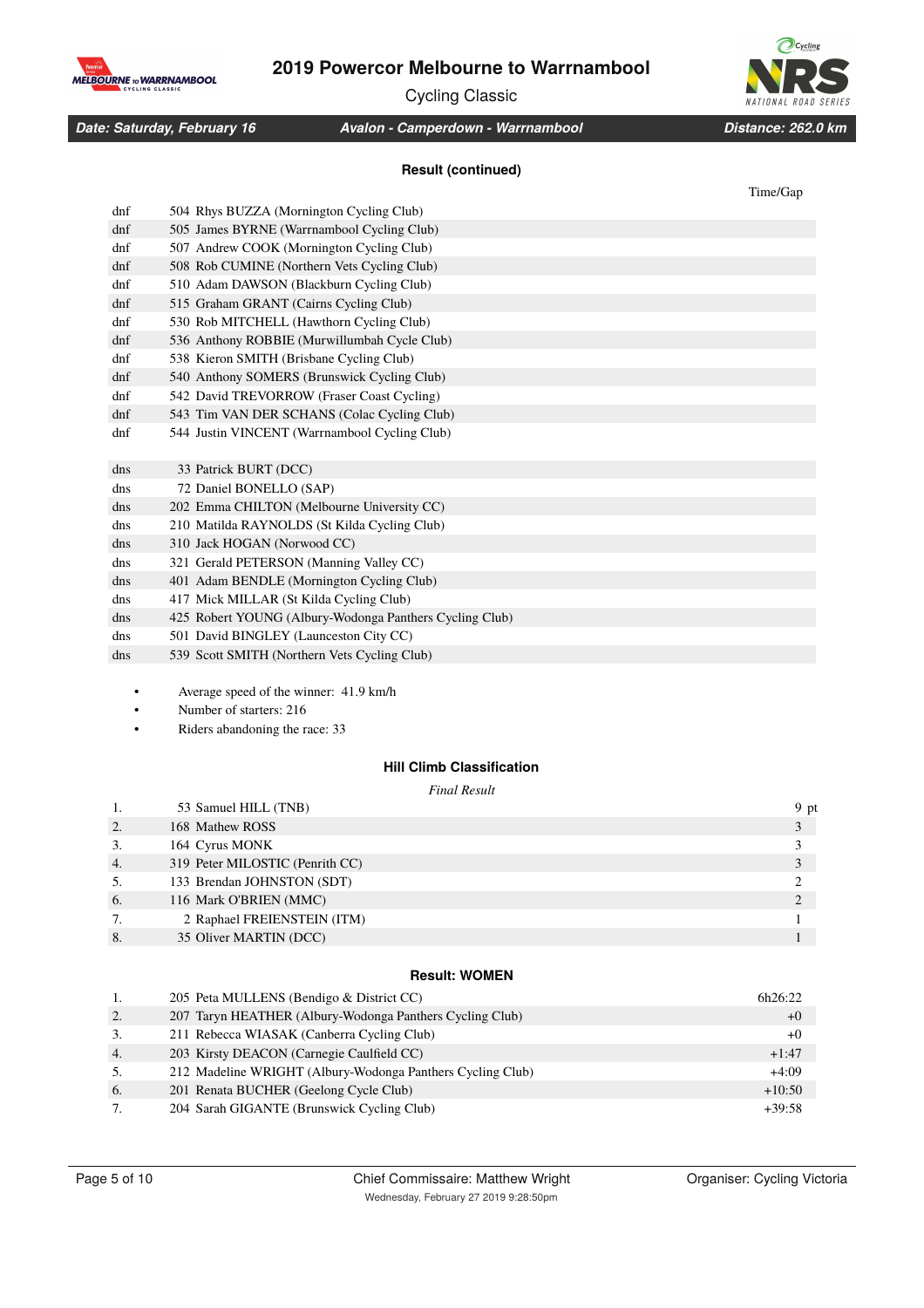

Cycling Classic



*Date: Saturday, February 16 Distance: 262.0 km Avalon - Camperdown - Warrnambool*

# **Result: WOMEN (continued)**

|     | Result: WOMEN (CONTINUED)                            |          |
|-----|------------------------------------------------------|----------|
| dnf | 206 Diane EDWARDS (Footscray Cycling Club)           |          |
| dnf | 208 Jer Ling Serene LEE (Watersley R&D Cycling Team) |          |
| dnf | 209 Kate PERRY (Brunswick Cycling Club)              |          |
|     |                                                      |          |
| dns | 202 Emma CHILTON (Melbourne University CC)           |          |
| dns | 210 Matilda RAYNOLDS (St Kilda Cycling Club)         |          |
|     |                                                      |          |
|     | Average speed of the winner: 40.7 km/h               |          |
|     | Number of starters: 10                               |          |
|     | Riders abandoning the race: 3                        |          |
|     | <b>Result: A-GRADE</b>                               |          |
| 1.  | 319 Peter MILOSTIC (Penrith CC)                      | 6h15:14  |
| 2.  | 325 Stuart SMITH (Leongatha Cycling Club)            | $+11:08$ |
| 3.  | 312 Simon HUBBARD (Cairns Cycling Club)              | $+11:08$ |
| 4.  | 318 Alastair MILNE (Peel District CC)                | $+11:08$ |
| 5.  | 311 Maarten HOLSBOER (Manning Valley CC)             | $+11:08$ |
| 6.  | 302 Patrick BRETT (Carnegie Caulfield CC)            | $+11:08$ |
| 7.  | 326 Daniel STRAUSS (St Kilda Cycling Club)           | $+11:08$ |
| 8.  | 322 Daniel PODBURY (St Kilda Cycling Club)           | $+11:08$ |
| 9.  | 301 Nick BLADEN (St Kilda Cycling Club)              | $+11:08$ |
| 10. | 327 Zak SUNDERLAND (Inverell Cycle Club)             | $+11:08$ |
| 11. | 324 Mark SEDDON (Hawthorn Cycling Club)              | $+11:08$ |
| 12. | 304 Trent CLIFFORD (Geelong Cycle Club)              | $+11:08$ |
| 13. | 316 Nicholas MAHONEY (Brunswick Cycling Club)        | $+11:35$ |
| 14. | 329 Sean VINTIN (Hawthorn Cycling Club)              | $+11:58$ |
| 15. | 307 Daniel FORSYTHE (Penrith CC)                     | $+12:05$ |
| 16. | 323 Matthew ROBERTSON (St Kilda Cycling Club)        | $+12:05$ |
| 17. | 313 Levi JOHNS (Nowra Velo Club)                     | $+12:29$ |
| 18. | 320 Dan PECK (Coburg Cycling Club)                   | $+12:52$ |
| 19. | 330 Liam KELLY                                       | $+12:58$ |
| 20. | 328 Kyle THOMPSON (Carnegie Caulfield CC)            | $+14:01$ |
| 21. | 303 Cameron CLAMP (Melbourne Cycling League)         | $+15:11$ |
| 22. | 305 Jarrod CURRIE (South Coast CC)                   | $+21:58$ |
| 23. | 309 Andrew GYNES (Mornington Cycling Club)           | $+21:58$ |
| 24. | 306 Travis EDWARDS (Geelong Cycle Club)              | $+22:38$ |
| 25. | 308 Nick GRAINGER (Carnegie Caulfield CC)            | $+25:46$ |
| 26. | 314 Cameron JUDSON (Harlequin)                       | $+36:49$ |
| 27. | 317 Tim MCGRATH (St Kilda Cycling Club)              | $+51:13$ |

dns 310 Jack HOGAN (Norwood CC)

dns 321 Gerald PETERSON (Manning Valley CC)

• Average speed of the winner: 41.9 km/h

• Number of starters: 27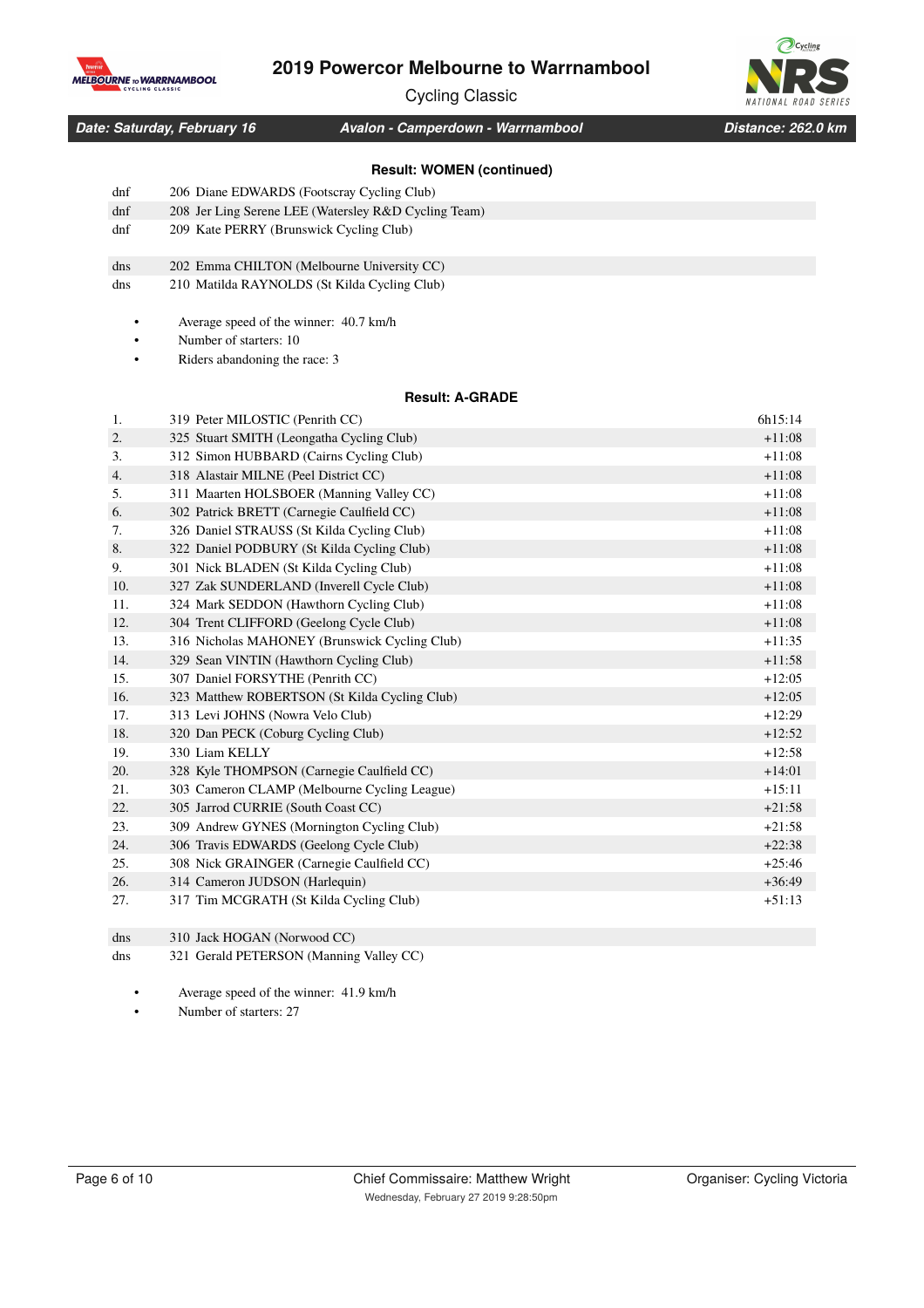

Cycling Classic



*Date: Saturday, February 16 Distance: 262.0 km Avalon - Camperdown - Warrnambool*

### **Result: B-GRADE**

| 1.  | 412 Adrian LITTLE (Southern Masters Cycling Club)       | 6h26:22  |
|-----|---------------------------------------------------------|----------|
| 2.  | 423 Brendan THORNTON (Hawthorn Cycling Club)            | $+0$     |
| 3.  | 408 Brenden HALLEUR (Carnegie Caulfield CC)             | $+0$     |
| 4.  | 406 David EVANS (Manly Warringah CC)                    | $+0$     |
| 5.  | 402 Peter CHESTER (Northcote Cycling Club)              | $+0$     |
| 6.  | 403 Paul COLLINS (Latrobe City Cycling Club)            | $+0$     |
| 7.  | 411 Daniel LEHMANN (Portland CC)                        | $+1:43$  |
| 8.  | 422 Angus THOMSON (Melbourne Cycling League)            | $+1:50$  |
| 9.  | 424 Bruce TREW (Mornington Cycling Club)                | $+4:03$  |
| 10. | 410 Christopher JOUSTRA (Latrobe City Cycling Club)     | $+4:03$  |
| 11. | 420 Paul SPEED (The Pirates Sporting Club)              | $+4:03$  |
| 12. | 409 Joseph INGLIS (Carnegie Caulfield CC)               | $+7:54$  |
| 13. | 421 Jason SPRANG (Darling Downs Cycling Club)           | $+7:54$  |
| 14. | 407 Emil FOLLER (Mornington Cycling Club)               | $+10:47$ |
| 15. | 414 Jack MARSHALL (Mornington Cycling Club)             | $+39:58$ |
| 16. | 418 James MONAHAN (St Kilda Cycling Club)               | $+43:44$ |
|     |                                                         |          |
| dnf | 404 Keith COLOMB (Warragul Cycling Club)                |          |
| dnf | 405 Tate DOGAN (Hawthorn Cycling Club)                  |          |
| dnf | 413 Jamesion MARK (Carnegie Caulfield CC)               |          |
| dnf | 415 Lachlan MCGRATH (Carnegie Caulfield CC)             |          |
| dnf | 416 Nathan MIDDLEBROOK (Melbourne Cycling League)       |          |
| dnf | 419 Chester SANDERSON (Melbourne Cycling League)        |          |
| dnf | 426 Laurence BASELL (Hawthorn Cycling Club)             |          |
|     |                                                         |          |
| dns | 401 Adam BENDLE (Mornington Cycling Club)               |          |
| dns | 417 Mick MILLAR (St Kilda Cycling Club)                 |          |
| dns | 425 Robert YOUNG (Albury-Wodonga Panthers Cycling Club) |          |
|     |                                                         |          |
|     | Average speed of the winner: 40.7 km/h                  |          |
|     | Number of starters: 23                                  |          |
|     | Riders abandoning the race: 7                           |          |
|     |                                                         |          |
|     | <b>Result: C-GRADE</b>                                  |          |

| 1.  | 537 Brodie SIMS (Seymour Broadford Cycling Club)  | 6h26:22  |
|-----|---------------------------------------------------|----------|
| 2.  | 518 Grant HARVEY (Seymour Broadford Cycling Club) | $+27$    |
| 3.  | 521 Brett HICKFORD (Gold Coast Cycling Club)      | $+50$    |
| 4.  | 525 Adrian LAND (Fraser Coast Cycling)            | $+1:44$  |
| 5.  | 520 Mason HENDER (Melbourne Cycling League)       | $+1:44$  |
| 6.  | 519 Gary HAYDON (Cairns Cycling Club)             | $+4:03$  |
| 7.  | 522 Damien INGRAM (Cairns Cycling Club)           | $+4:03$  |
| 8.  | 531 Procter MORRIS (Penrith CC)                   | $+4:03$  |
| 9.  | 516 Peter GREIG (Port Fairy Cycling Club)         | $+4:03$  |
| 10. | 546 Adrian WARD (Footscray Cycling Club)          | $+4:09$  |
| 11. | 533 Steven NEAVE (Mornington Cycling Club)        | $+7:54$  |
| 12. | 541 James STOKIE (Geelong Cycle Club)             | $+10:44$ |
| 13. | 545 Aaron WAIN (Wellington Cycling Club)          | $+10:47$ |
| 14. | 526 Ramon MAURICE (Murwillumbah Cycle Club)       | $+10:47$ |
| 15. | 523 Simon KELSON (Footscray Cycling Club)         | $+10:50$ |
| 16. | 534 Chris PAPAKOSTAS (Hawthorn Cycling Club)      | $+12:31$ |
| 17. | 509 Paul CURRY (Mornington Cycling Club)          | $+13:03$ |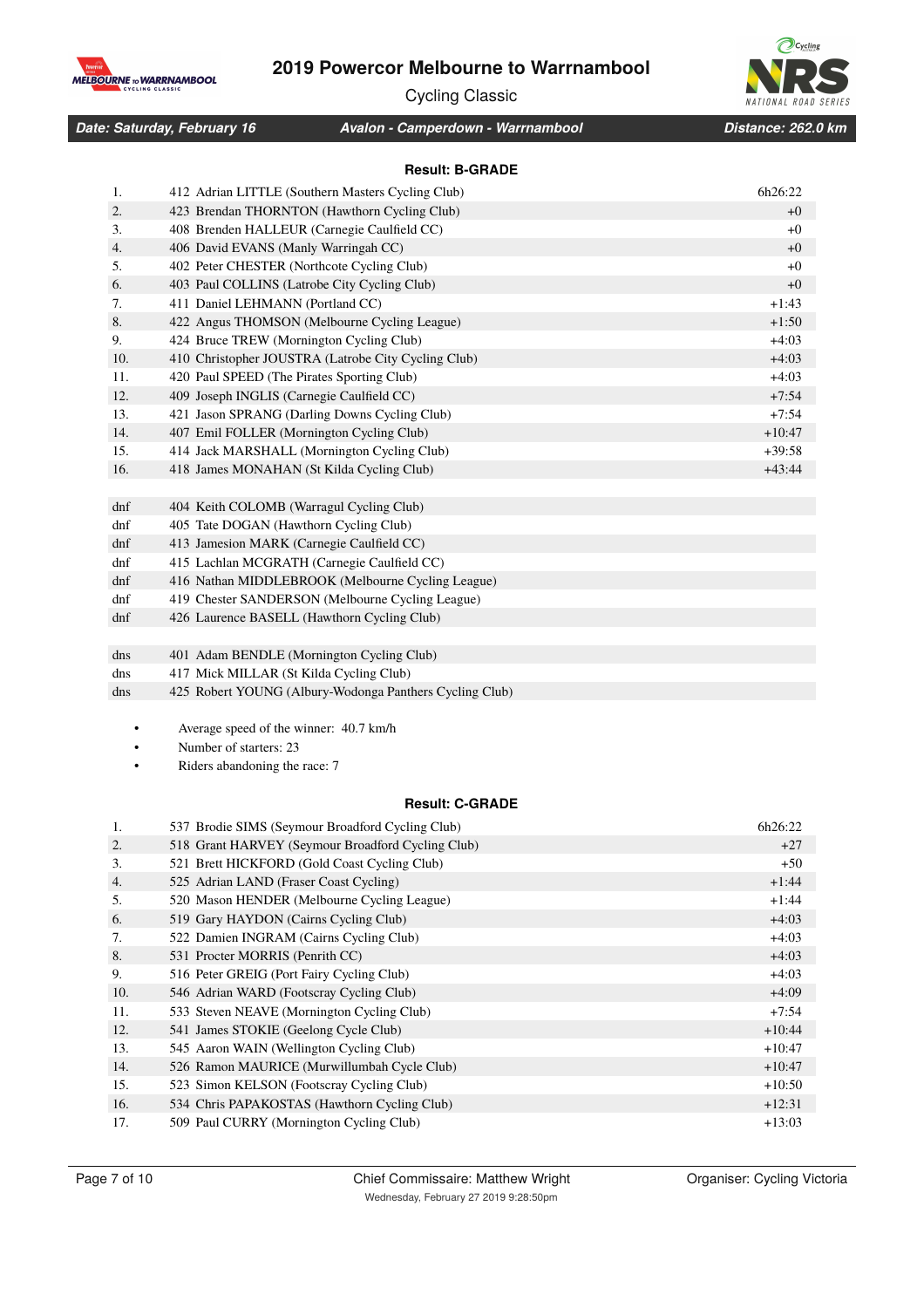

Cycling Classic



*Date: Saturday, February 16 Distance: 262.0 km Avalon - Camperdown - Warrnambool*

**Result: C-GRADE (continued)**

| 18. | 528 Ben MCGANN (St Kilda Cycling Club)                | $+25:41$   |
|-----|-------------------------------------------------------|------------|
| 19. | 532 Duncan MURRAY (St Kilda Cycling Club)             | $+25:41$   |
| 20. | 529 Gavin MICKELBUROUGH (Mornington Cycling Club)     | $+25:41$   |
| 21. | 517 Matt HAND (Warrnambool Cycling Club)              | $+25:41$   |
| 22. | 512 Blair FALAHEY (Melbourne Cycling League)          | $+30:28$   |
| 23. | 511 Gordon DUFF (St Kilda Cycling Club)               | $+40:03$   |
| 24. | 535 Brett RANTALL (Warrnambool Cycling Club)          | $+40:03$   |
| 25. | 513 Richard FALCONER (The Pirates Sporting Club)      | $+40:05$   |
| 26. | 506 Thomas CLAEYS (ADF Cycling Club)                  | $+49:26$   |
| 27. | 524 Paul LAIDMAN (Australian Time Trials Association) | $+1h07:30$ |
| 28. | 527 Benjamin MCCARTHY (Footscray Cycling Club)        | $+1h07:37$ |
| 29. | 514 Craig FRY (Southern Masters Cycling Club)         | $+1h14:38$ |
|     |                                                       |            |
| dnf | 502 Daniel BISHOP (Blackburn Cycling Club)            |            |
| dnf | 503 Lindsay BURGOYNE (Ballarat / Sebastopol CC)       |            |
| dnf | 504 Rhys BUZZA (Mornington Cycling Club)              |            |
| dnf | 505 James BYRNE (Warrnambool Cycling Club)            |            |
| dnf | 507 Andrew COOK (Mornington Cycling Club)             |            |
| dnf | 508 Rob CUMINE (Northern Vets Cycling Club)           |            |
| dnf | 510 Adam DAWSON (Blackburn Cycling Club)              |            |
| dnf | 515 Graham GRANT (Cairns Cycling Club)                |            |
| dnf | 530 Rob MITCHELL (Hawthorn Cycling Club)              |            |
| dnf | 536 Anthony ROBBIE (Murwillumbah Cycle Club)          |            |
| dnf | 538 Kieron SMITH (Brisbane Cycling Club)              |            |
| dnf | 540 Anthony SOMERS (Brunswick Cycling Club)           |            |
| dnf | 542 David TREVORROW (Fraser Coast Cycling)            |            |
| dnf | 543 Tim VAN DER SCHANS (Colac Cycling Club)           |            |
| dnf | 544 Justin VINCENT (Warrnambool Cycling Club)         |            |
|     |                                                       |            |
| dns | 501 David BINGLEY (Launceston City CC)                |            |
| dns | 539 Scott SMITH (Northern Vets Cycling Club)          |            |
|     |                                                       |            |
|     | Average speed of the winner: 40.7 km/h                |            |

Number of starters: 44

• Riders abandoning the race: 15

### **Warrnambool Riders**

*Final Result*

|                  |                                              | Time/Gap |
|------------------|----------------------------------------------|----------|
|                  | 131 Ryan BRODIE (SDT)                        | 6h26:22  |
| 2.               | 516 Peter GREIG (Port Fairy Cycling Club)    | $+4:03$  |
| 3.               | 517 Matt HAND (Warrnambool Cycling Club)     | $+25:41$ |
| $\overline{4}$ . | 535 Brett RANTALL (Warrnambool Cycling Club) | $+40:03$ |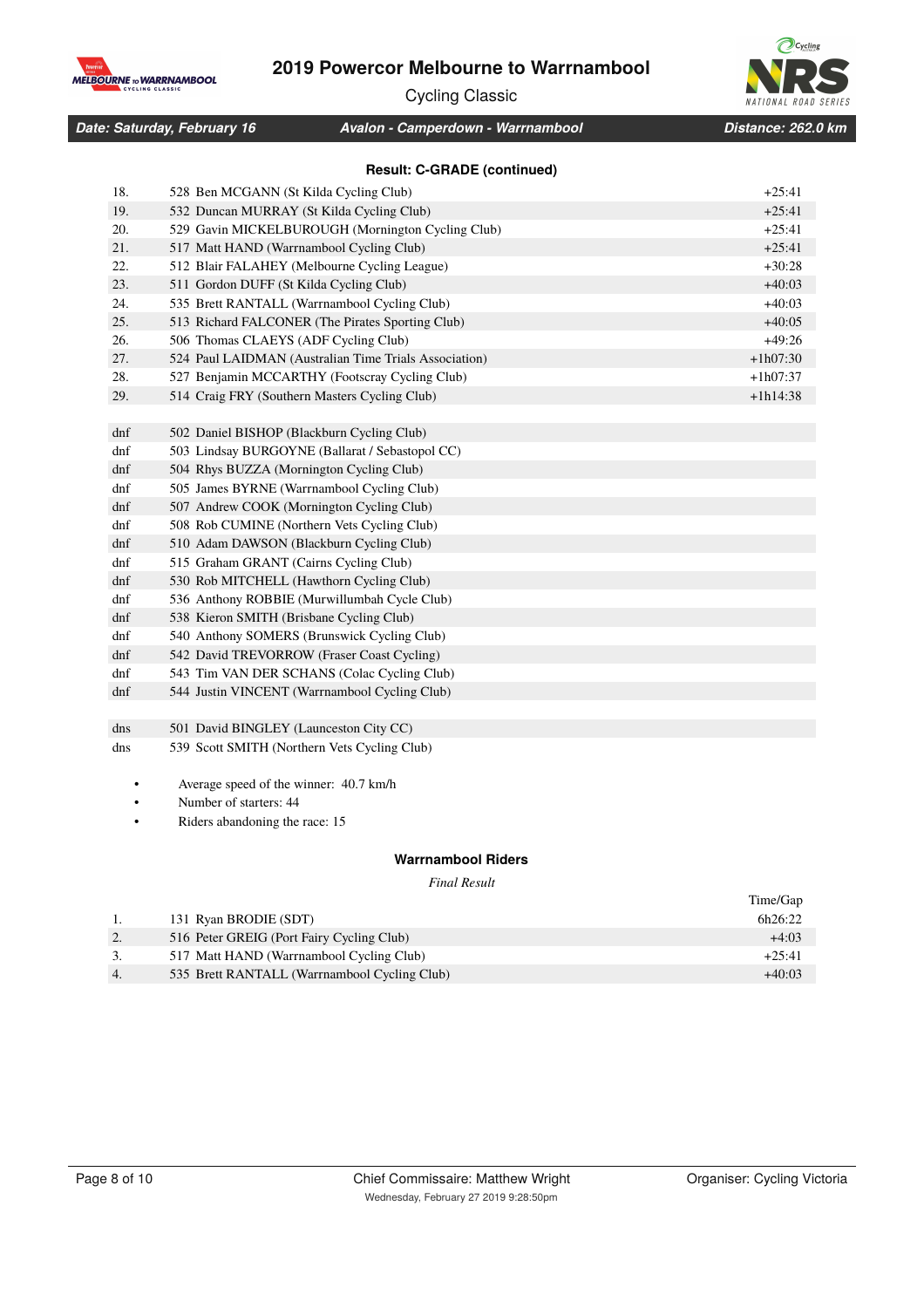

Cycling Classic



*Date: Saturday, February 16 Distance: 262.0 km Avalon - Camperdown - Warrnambool*

## **Sprint Classification**

*Final Result*

|     | Final Result                                |                  |
|-----|---------------------------------------------|------------------|
| 1.  | 53 Samuel HILL (TNB)                        | 8 pt             |
| 2.  | 41 Harrison BAILEY (GPM)                    | $\sqrt{5}$       |
| 3.  | 73 Nicholas CANTERBURY (SAP)                | 5                |
| 4.  | 45 Joel WALSH (GPM)                         | 3                |
| 5.  | 164 Cyrus MONK                              | $\mathfrak{2}$   |
| 6.  | 319 Peter MILOSTIC (Penrith CC)             | $\mathfrak{2}$   |
| 7.  | 123 Matt DE VROET (RCA)                     | $\boldsymbol{2}$ |
| 8.  | 17 Nicholas WHITE (BLN)                     | $\mathbf{1}$     |
| 9.  | 71 Jack AITKEN (SAP)                        | 1                |
| 10. | 12 Peter LIVINGSTONE (BLN)                  | $\mathbf{1}$     |
|     | <b>Intermediate Sprints</b>                 |                  |
|     |                                             |                  |
| 1.  | Sprint 1: Winchelsea<br>45 Joel WALSH (GPM) | 3                |
| 2.  | 123 Matt DE VROET (RCA)                     | $\mathfrak{2}$   |
| 3.  | 12 Peter LIVINGSTONE (BLN)                  | 1                |
|     |                                             |                  |
|     | Sprint 2: Royal Hotel, Birregurra           |                  |
| 1.  | 41 Harrison BAILEY (GPM)                    | 3                |
| 2.  | 164 Cyrus MONK                              | $\mathfrak{2}$   |
| 3.  | 71 Jack AITKEN (SAP)                        | 1                |
|     |                                             |                  |
|     | Sprint 3: Powercor Offices, Colac           |                  |
| 1.  | 73 Nicholas CANTERBURY (SAP)                | 3                |
| 2.  | 53 Samuel HILL (TNB)                        | $\mathfrak{2}$   |
| 3.  | 319 Peter MILOSTIC (Penrith CC)             | 1                |
|     | Sprint 4: Peterborough                      |                  |
| 1.  | 53 Samuel HILL (TNB)                        | 3                |
| 2.  | 73 Nicholas CANTERBURY (SAP)                | $\mathfrak{2}$   |
| 3.  | 319 Peter MILOSTIC (Penrith CC)             | 1                |
|     |                                             |                  |
|     | Sprint 5: Cheese World, Allansford          |                  |
| 1.  | 53 Samuel HILL (TNB)                        | 3                |
| 2.  | 41 Harrison BAILEY (GPM)                    | $\mathfrak{2}$   |
| 3.  | 17 Nicholas WHITE (BLN)                     | 1                |
|     |                                             |                  |
|     | <b>Hill Climbs</b>                          |                  |
|     | Climb 1: Mount Moriac                       |                  |
| 1.  | 168 Mathew ROSS                             | 3                |
| 2.  | 116 Mark O'BRIEN (MMC)                      | $\sqrt{2}$       |
| 3.  | 35 Oliver MARTIN (DCC)                      | 1                |
|     |                                             |                  |
|     | Climb 2: Barraongarook West                 |                  |
| 1.  | 53 Samuel HILL (TNB)                        | 3                |
| 2.  | 164 Cyrus MONK                              | 2                |
| 3.  | 319 Peter MILOSTIC (Penrith CC)             | 1                |